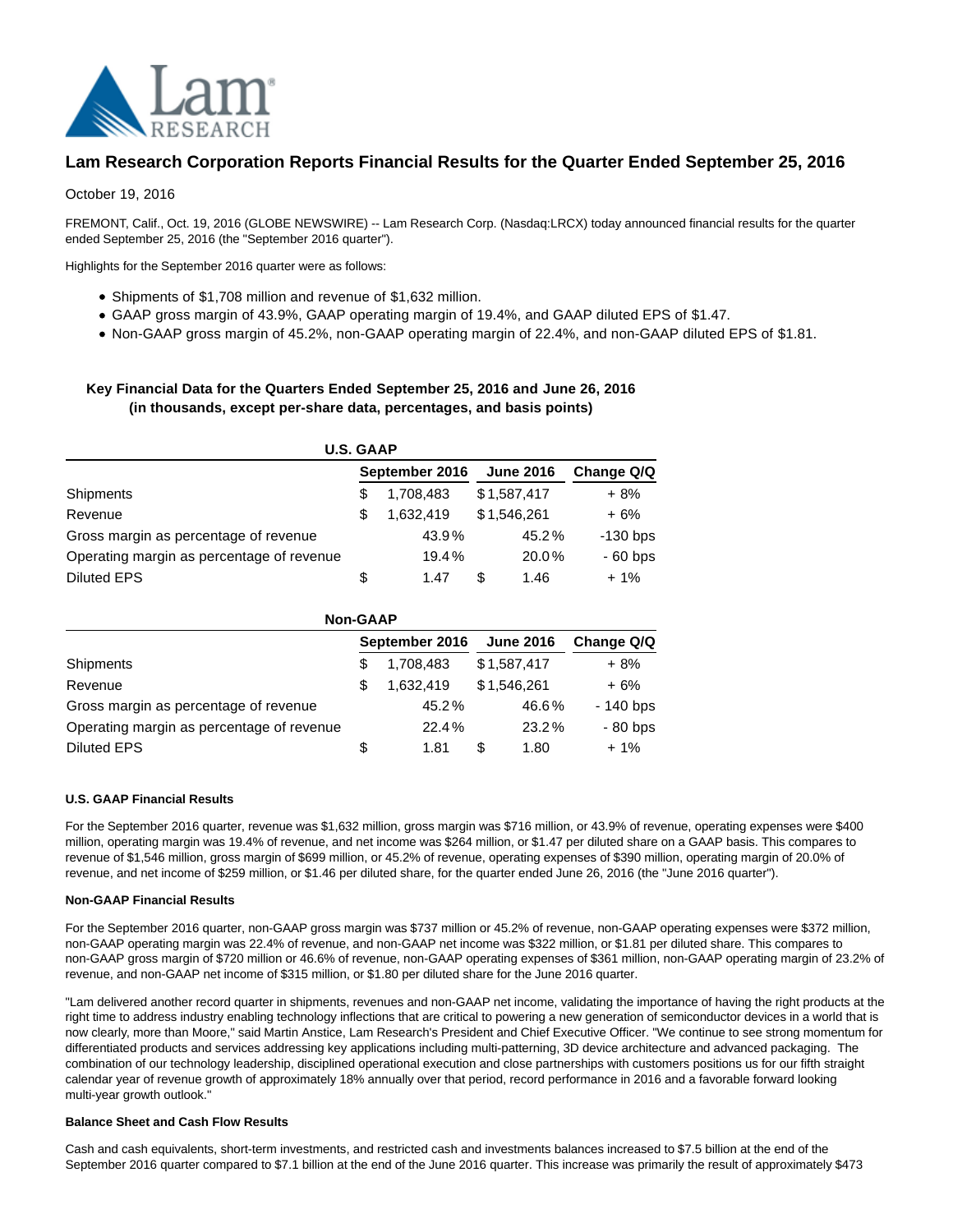million in cash flows from operating activities which was partially offset by approximately \$42 million of capital expenditures; and approximately \$48 million of dividends paid to stockholders during the September 2016 quarter. As a result of the October 5, 2016 termination of the Agreement and Plan of Merger and Reorganization with KLA-Tencor, our Senior Notes maturing in 2023 and 2026 were redeemed on October 13, 2016 under the Special Mandatory Redemption terms of the indenture governing these Notes, thereby reducing our cash and cash equivalents and short-term investments balance by approximately \$1.6 billion.

Deferred revenue at the end of the September 2016 quarter increased to \$704 million as compared to \$566 million at the end of the June 2016 quarter. Deferred profit at the end of the September 2016 quarter increased to \$418 million as compared to \$349 million at the end of the June 2016 quarter. Lam's deferred revenue balance does not include shipments to Japanese customers, to whom title does not transfer until customer acceptance. Shipments to Japanese customers are classified as inventory at cost until the time of acceptance. The estimated future revenue from shipments to Japanese customers was approximately \$65 million as of September 25, 2016.

#### **Geographic Distribution**

The geographic distribution of shipments and revenue during the September 2016 quarter is shown in the following table:

| <b>Region</b>        | <b>Shipments Revenue</b> |     |
|----------------------|--------------------------|-----|
| Taiwan               | 26%                      | 26% |
| Korea                | 28%                      | 23% |
| Japan                | 11%                      | 15% |
| China                | 11%                      | 14% |
| Southeast Asia       | 11%                      | 12% |
| <b>United States</b> | 8%                       | 7%  |
| Europe               | 5%                       | 3%  |

### **Outlook**

For the December 2016 quarter, Lam is providing the following guidance:

|                              | <b>U.S. GAAP</b>                   |             | <b>Reconciling Items</b> |      | <b>Non-GAAP</b> |                                    |             |        |  |
|------------------------------|------------------------------------|-------------|--------------------------|------|-----------------|------------------------------------|-------------|--------|--|
| <b>Shipments</b>             | $$1.85$ Billion $+/-$ \$75 Million |             |                          |      |                 | $$1.85$ Billion $+/-$ \$75 Million |             |        |  |
| Revenue                      | $$1.84$ Billion $+/-$ \$75 Million |             |                          |      |                 | \$1.84 Billion +/- \$75 Million    |             |        |  |
| Gross margin                 | 44.9%                              | $+/-$       | $1\%$                    | \$21 | Million         | $46.0\% +/-$                       |             | 1%     |  |
| Operating margin             | 23.0%                              | $+/-$       | $1\%$                    |      | \$37 Million    | $25.0\% +/-$                       |             | 1%     |  |
| Net income per diluted share | \$1.82                             | $+/-$       | \$0.10                   |      | \$60 Million    | \$2.18                             | $+/-$       | \$0.10 |  |
| Diluted share count          |                                    | 181 Million |                          |      | 2 Million       |                                    | 179 Million |        |  |

The information provided above is only an estimate of what the Company believes is realizable as of the date of this release, and does not incorporate the potential impact of any business combinations, asset acquisitions, divestitures, financing arrangements, other investments, or other significant transactions that may be completed after the date of this release. GAAP to non-GAAP reconciling items provided include only those items that are known and can be estimated as of the date of this release. Actual results will vary from this model and the variations may be material. Reconciling items included above are as follows:

- Gross Margin amortization related to intangible assets acquired in the Novellus transaction, \$21 million.
- Operating margin amortization related to intangible assets acquired in the Novellus transaction, \$37 million.
- Earnings per share amortization related to intangible assets acquired in the Novellus transaction, \$37 million; amortization of note discounts, \$6 million; special mandatory redemption fees, accelerated amortization of loan issuance costs and debt discounts, and interest expense, net associated with the early redemption of the KLA-Tencor acquisition funding, \$37 million; and associated tax benefit for non-GAAP items (\$20) million; totaling \$60 million.
- Diluted share count impact of a note hedge issued contemporaneously with the convertible notes due 2018, 2 million shares.

#### **Use of Non-GAAP Financial Results**

In addition to U.S. GAAP results, this press release also contains non-GAAP financial results. The Company's non-GAAP results for both the September 2016 and June 2016 quarters exclude amortization related to intangible assets acquired in the Novellus transaction, costs associated with campus consolidation, the amortization of note discounts, costs associated with the KLA-Tencor acquisition and tax benefit of non-GAAP items. Additionally, the June 2016 quarter non-GAAP results exclude Novellus acquisition-related inventory fair value impact, restructuring charges, gain on sale of real property, net of associated exit costs, amortization of bridge loan issuance costs and other related fees associated with the KLA-Tencor acquisition, change in income tax benefit from a court ruling, and income tax benefit on resolution of certain tax matters.

Management uses non-GAAP gross margin, operating income, operating expenses, operating margin, net income, and net income per diluted share to evaluate the Company's operating and financial results. The Company believes the presentation of non-GAAP results is useful to investors for analyzing business trends and comparing performance to prior periods, along with enhancing investors' ability to view the Company's results from management's perspective. Tables presenting reconciliations of non-GAAP results to U.S. GAAP results are included at the end of this press release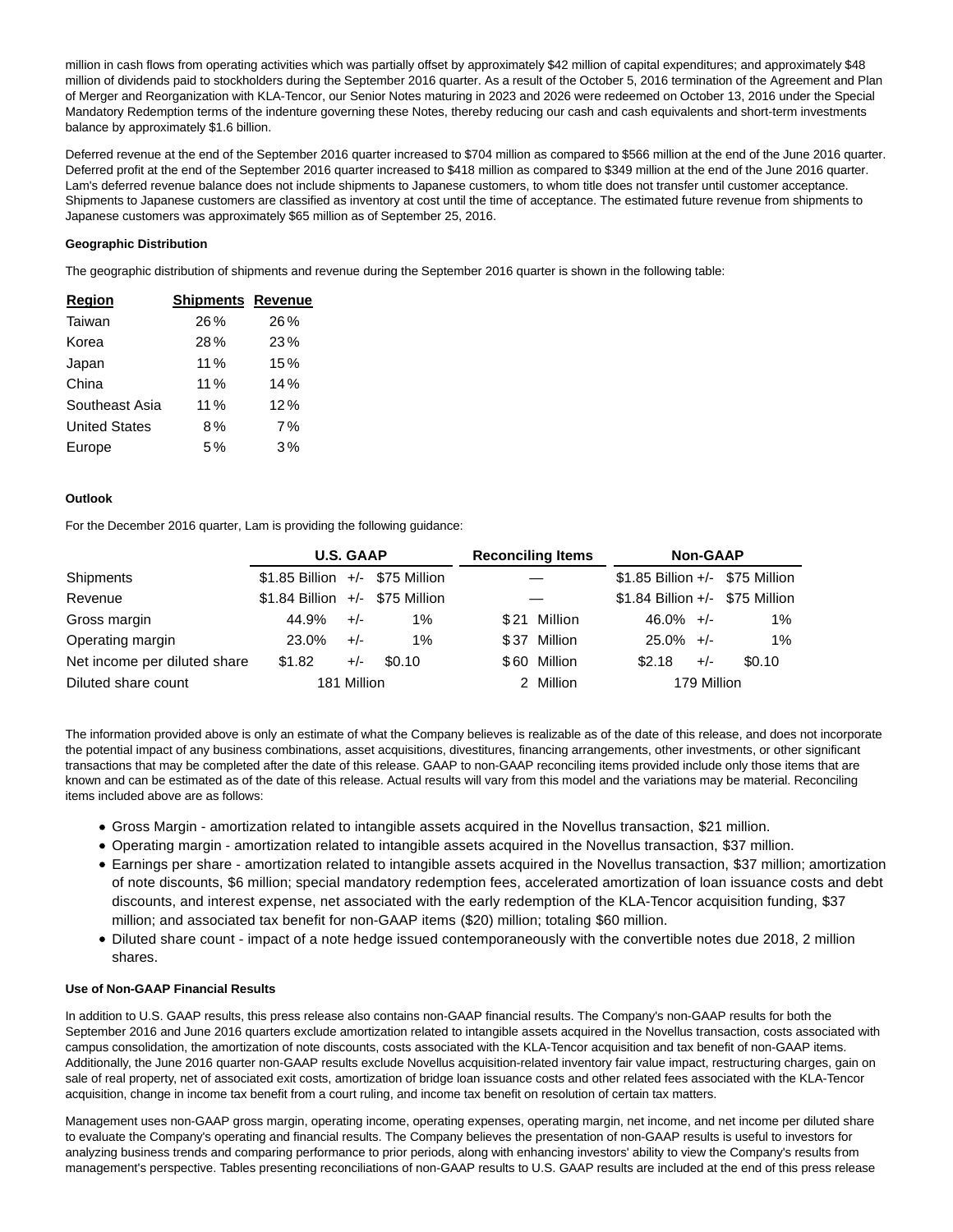#### **Caution Regarding Forward-Looking Statements**

Statements made in this press release that are not of historical fact are forward-looking statements and are subject to the safe harbor provisions created by the Private Securities Litigation Reform Act of 1995. Such forward-looking statements relate to, but are not limited to; the estimated future revenue from shipments to Japanese customers; economic and market conditions in the industry and their impact on technology inflections; our growth revenue and performance outlooks and their drivers: the extent of our underlying fundamentals and multi-year outperformance opportunities and our ability to strengthen those positions and accelerate innovation for the benefit of our customers; the legal and business factors that may affect our future tax rate; and our guidance for shipments, revenue, gross margin, operating margin, net income or earnings per diluted share, and diluted share count. Some factors that may affect these forward-looking statements include: business conditions in the consumer electronics industry, the semiconductor industry and the overall economy may deteriorate or change; and the actions of our customers and competitors may be inconsistent with our expectations, as well as the other risks and uncertainties that are described in the documents filed or furnished by us with the Securities and Exchange Commission, including specifically the Risk Factors described in our annual report on Form 10-K for the fiscal year ended June 26, 2016. These uncertainties and changes could materially affect the forward looking statements and cause actual results to vary from expectations in a material way. The Company undertakes no obligation to update the information or statements made in this release.

#### **About Lam Research**

Lam Research Corp. (NASDAQ:LRCX) is a trusted global supplier of innovative wafer fabrication equipment and services to the semiconductor industry. Lam's broad portfolio of market-leading deposition, etch, and clean solutions helps customers achieve success on the wafer by enabling device features that are 1,000 times smaller than a grain of sand, resulting in smaller, faster, more powerful, and more power-efficient chips. Through collaboration, continuous innovation, and delivering on commitments, Lam is transforming atomic-scale engineering and enabling its customers to shape the future of technology. Based in Fremont, Calif., Lam Research is a Nasdaq-100 Index® and S&P 500® company whose common stock trades on the Nasdaq Global Select Market<sup>SM</sup> under the symbol LRCX. For more information, please visi[t http://www.lamresearch.com.](https://www.globenewswire.com/Tracker?data=MoBpOj_pQ9H7W1sdLHRJtjoIvmLVAdVD8AQZB4H5bzUBFKXfOjEWNlqAJC7jfWY9BmuDjLscI7tLtf_AuzPHnjrUzooQTXCkfaxi-ZOToTo=) (LRCX-F)

Consolidated Financial Tables Follow.

### **LAM RESEARCH CORPORATION CONDENSED CONSOLIDATED STATEMENTS OF OPERATIONS (in thousands, except per share data and percentages) (unaudited)**

|                                                  | <b>Three Months Ended</b> |                       |    |                         |    |                       |  |  |
|--------------------------------------------------|---------------------------|-----------------------|----|-------------------------|----|-----------------------|--|--|
|                                                  |                           | September 25,<br>2016 |    | <b>June 26,</b><br>2016 |    | September 27,<br>2015 |  |  |
| Revenue                                          | S.                        | 1,632,419             |    | \$1,546,261             | \$ | 1,600,043             |  |  |
| Cost of goods sold                               |                           | 916,222               |    | 847,477                 |    | 877,680               |  |  |
| Gross margin                                     |                           | 716.197               |    | 698.784                 |    | 722.363               |  |  |
| Gross margin as a percent of revenue             |                           | 43.9%                 |    | 45.2%                   |    | 45.1%                 |  |  |
| Research and development                         |                           | 235,240               |    | 237,255                 |    | 234,209               |  |  |
| Selling, general and administrative              |                           | 165,010               |    | 152,288                 |    | 152,726               |  |  |
| Total operating expenses                         |                           | 400,250               |    | 389,543                 |    | 386,935               |  |  |
| Operating income                                 |                           | 315,947               |    | 309.241                 |    | 335,428               |  |  |
| Operating income as a percent of revenue         |                           | 19.4%                 |    | 20.0%                   |    | 21.0%                 |  |  |
| Other expense, net                               |                           | (23, 154)             |    | (27, 249)               |    | (27, 121)             |  |  |
| Income before income taxes                       |                           | 292,793               |    | 281,992                 |    | 308,307               |  |  |
| Income tax expense                               |                           | (28, 958)             |    | (23,053)                |    | (19, 628)             |  |  |
| Net income                                       | \$                        | 263,835               | \$ | 258,939                 | \$ | 288,679               |  |  |
| Net income per share:                            |                           |                       |    |                         |    |                       |  |  |
| Basic                                            |                           | 1.64                  | \$ | 1.62                    | \$ | 1.82                  |  |  |
| <b>Diluted</b>                                   | \$                        | 1.47                  | \$ | 1.46                    | \$ | 1.66                  |  |  |
| Number of shares used in per share calculations: |                           |                       |    |                         |    |                       |  |  |
| Basic                                            |                           | 160,607               |    | 159,862                 |    | 158,352               |  |  |
| <b>Diluted</b>                                   |                           | 180,017               |    | 177,649                 |    | 174,374               |  |  |
| Cash dividend declared per common share          | \$                        | 0.30                  | \$ | 0.30                    | \$ | 0.30                  |  |  |

## **LAM RESEARCH CORPORATION CONDENSED CONSOLIDATED BALANCE SHEETS**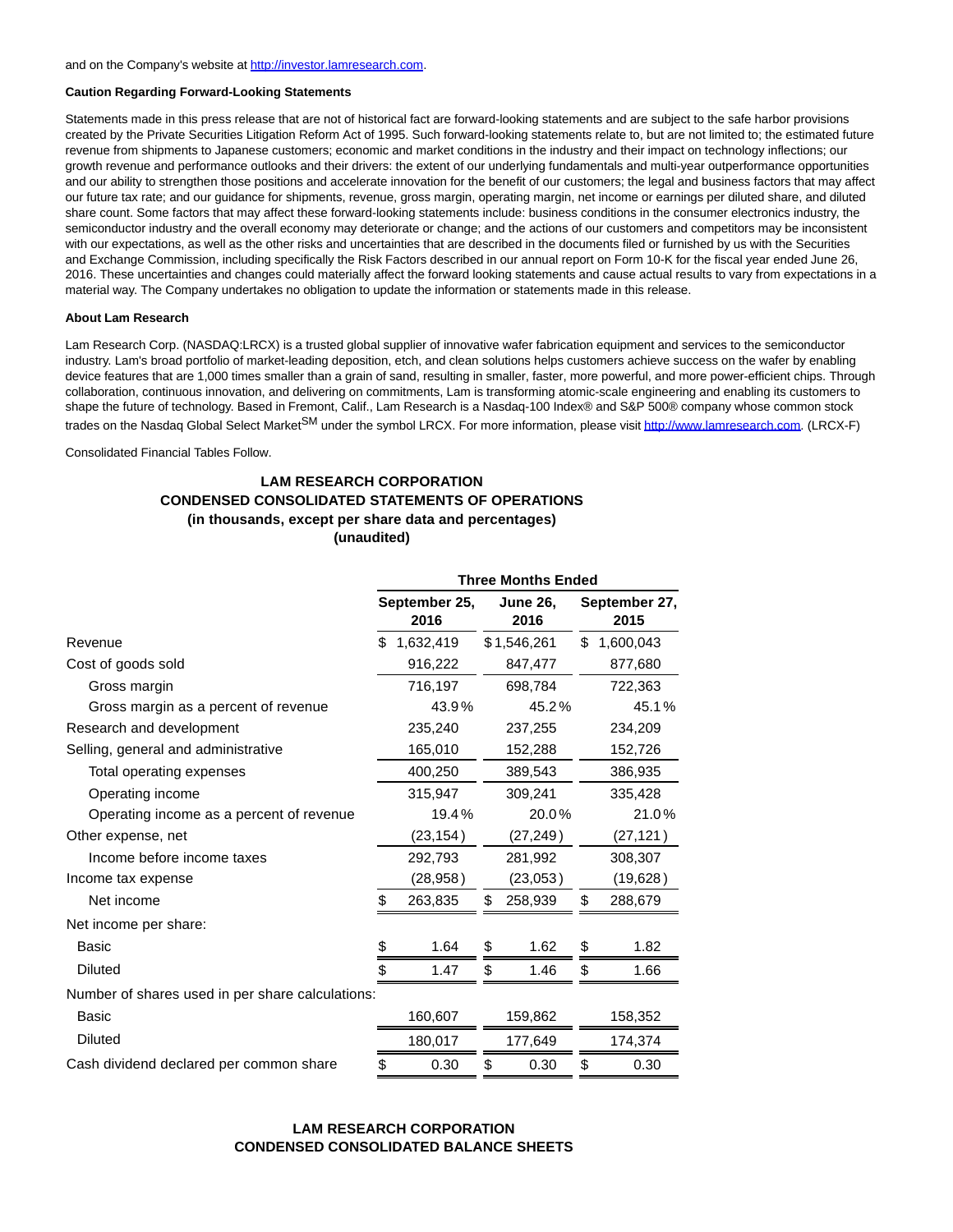### **(in thousands)**

|                                                            | September 25,<br>2016 |             | <b>June 26,</b><br>2016 |              |          | September 27,<br>2015 |             |     |  |
|------------------------------------------------------------|-----------------------|-------------|-------------------------|--------------|----------|-----------------------|-------------|-----|--|
|                                                            |                       | (unaudited) |                         | (1)          |          |                       | (unaudited) |     |  |
| <b>ASSETS</b>                                              |                       |             |                         |              |          |                       |             |     |  |
| Cash and cash equivalents                                  | \$                    | 5,861,701   | \$                      | 5,039,322    |          | \$                    | 1,744,325   |     |  |
| Investments                                                |                       | 1,352,775   |                         | 1,788,612    |          |                       | 2,587,474   |     |  |
| Accounts receivable, net                                   |                       | 1,290,317   |                         | 1,262,145    |          |                       | 1,088,942   |     |  |
| Inventories                                                |                       | 931,581     |                         | 971,911      |          |                       | 916,683     |     |  |
| Other current assets                                       |                       | 162,628     |                         | 151,160      | (3)      |                       | 177,668     | (3) |  |
| Total current assets                                       |                       | 9,599,002   |                         | 9,213,150    |          |                       | 6,515,092   |     |  |
| Property and equipment, net                                |                       | 649,587     |                         | 639,608      |          |                       | 636,769     |     |  |
| Restricted cash and investments                            |                       | 255,640     |                         | 250,421      |          |                       | 183,455     |     |  |
| Goodwill and intangible assets                             |                       | 1,912,431   |                         | 1,951,197    |          |                       | 2,076,164   |     |  |
| Other assets                                               |                       | 219,702     |                         | 209,939      | (3)      |                       | 177,859     | (3) |  |
| <b>Total assets</b>                                        | S                     | 12,636,362  |                         | \$12,264,315 |          | \$                    | 9,589,339   |     |  |
| LIABILITIES AND STOCKHOLDERS' EQUITY                       |                       |             |                         |              |          |                       |             |     |  |
| Current portion of convertible notes and capital leases \$ |                       | 952,999     | \$                      | 947,733      | $(3)$ \$ |                       | 968,503     | (3) |  |
| Other current liabilities                                  |                       | 1,533,253   |                         | 1,470,308    |          |                       | 1,312,549   |     |  |
| <b>Total current liabilities</b>                           |                       | 2,486,252   |                         | 2,418,041    |          |                       | 2,281,052   |     |  |
| Long-term debt and capital leases                          |                       | 3,378,179   |                         | 3,378,129    | (3)      |                       | 1,396,412   | (3) |  |
| Income taxes payable                                       |                       | 241,671     |                         | 231,514      |          |                       | 247,448     |     |  |
| Other long-term liabilities                                |                       | 142,910     |                         | 134,562      |          |                       | 127,607     |     |  |
| <b>Total liabilities</b>                                   |                       | 6,249,012   |                         | 6,162,246    |          |                       | 4,052,519   |     |  |
| Temporary equity, convertible notes                        |                       | 202,467     |                         | 207,552      |          |                       | 178,665     |     |  |
| Stockholders' equity (2)                                   |                       | 6,184,883   |                         | 5,894,517    |          |                       | 5,358,155   |     |  |
| Total liabilities and stockholders' equity                 | \$                    | 12,636,362  |                         | \$12,264,315 |          | \$                    | 9,589,339   |     |  |

(1) Derived from audited financial statements

(2) Common shares issued and outstanding were 161,706 as of September 25, 2016, 160,201 as of June 26, 2016, and 158,101 as of September 27, 2015

(3) Adjusted for effects of retrospective implementation of ASU 2015-3, regarding the simplification of the presentation of bond issuance costs, which requires that bond issuance costs related to a recognized liability be presented on the balance sheet as a direct reduction from the carrying amount of that debt liability, consistent with debt discounts.

### **LAM RESEARCH CORPORATION CONDENSED CONSOLIDATED STATEMENTS OF CASH FLOWS (in thousands, unaudited)**

|                                                                                   | <b>Three Months Ended</b> |                                 |    |                         |    |                                 |  |
|-----------------------------------------------------------------------------------|---------------------------|---------------------------------|----|-------------------------|----|---------------------------------|--|
|                                                                                   |                           | <b>September</b><br>25.<br>2016 |    | <b>June 26,</b><br>2016 |    | <b>September</b><br>27.<br>2015 |  |
| CASH FLOWS FROM OPERATING ACTIVITIES:                                             |                           |                                 |    |                         |    |                                 |  |
| Net income                                                                        | \$                        | 263.835                         | \$ | 258.939                 | S. | 288,679                         |  |
| Adjustments to reconcile net income to net cash provided by operating activities: |                           |                                 |    |                         |    |                                 |  |
| Depreciation and amortization                                                     |                           | 74.562                          |    | 74.976                  |    | 70,590                          |  |
| Deferred income taxes                                                             |                           | 7,633                           |    | (46,708)                |    | (5, 563)                        |  |
| Equity-based compensation expense                                                 |                           | 38.595                          |    | 39.288                  |    | 35,774                          |  |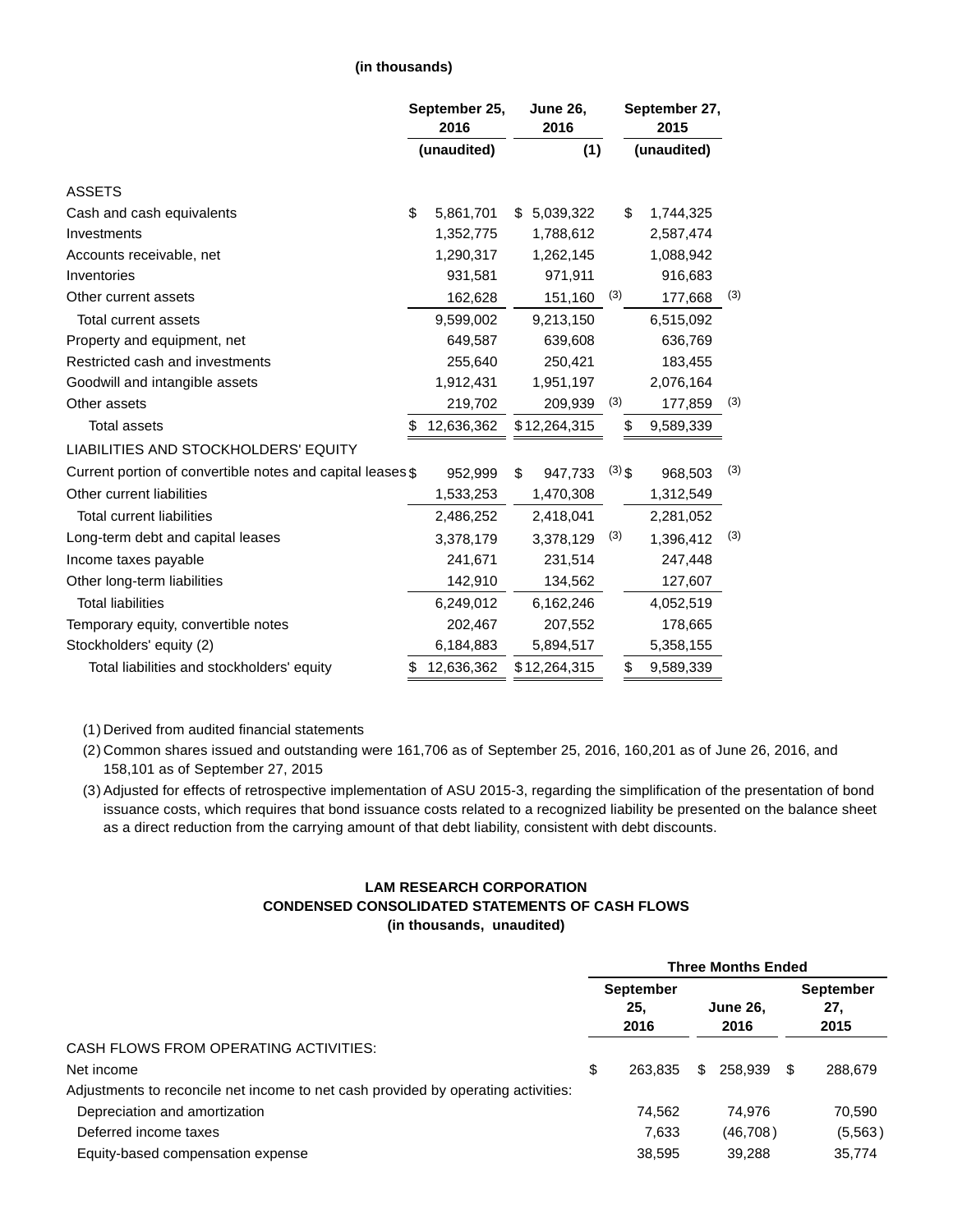| Income tax benefit on equity-based compensation plans                           |                 | (8,048)     | 3,545           |
|---------------------------------------------------------------------------------|-----------------|-------------|-----------------|
| Excess tax benefit on equity-based compensation plans                           |                 | 9,035       | (3,572)         |
| Amortization of note discounts and issuance costs                               | 6,830           | 14,584      | 9,831           |
| Gain on sale of assets                                                          |                 | (15, 223)   |                 |
| Other, net                                                                      | 16,807          | 17,929      | 10,011          |
| Changes in operating assets and liabilities                                     | 64,962          | 79,052      | 39,702          |
| Net cash provided by operating activities                                       | 473,224         | 423,824     | 448,997         |
| CASH FLOWS FROM INVESTING ACTIVITIES:                                           |                 |             |                 |
| Capital expenditures and intangible assets                                      | (41, 979)       | (51, 726)   | (49, 454)       |
| Net sale (purchase) of available-for-sale securities                            | 431,750         | 605,891     | (28, 203)       |
| Proceeds from sale of assets                                                    |                 | 79,730      |                 |
| Transfer of restricted cash and investments                                     | (5,219)         | (112, 381)  |                 |
| Other, net                                                                      | (7,800)         |             | (1,500)         |
| Net cash provided by (used for) investing activities                            | 376,752         | 521,514     | (79, 157)       |
| <b>CASH FLOWS FROM FINANCING ACTIVITIES:</b>                                    |                 |             |                 |
| Principal payments on long-term debt and capital lease obligations and payments |                 |             |                 |
| for debt issuance costs                                                         | (371)           | (450, 624)  | (96)            |
| Proceeds from issuance of long-term debt, net of issuance costs                 |                 | 2,374,220   |                 |
| Excess tax benefit on equity-based compensation plans                           |                 | (9,035)     | 3,572           |
| Treasury stock purchases                                                        | (1,854)         | (27, 114)   | (98, 385)       |
| Dividends paid                                                                  | (48,052)        | (47, 308)   | (47, 659)       |
| Reissuance of treasury stock related to employee stock purchase plan            | 19,320          | 20,360      | 19,245          |
| Proceeds from issuance of common stock                                          | 1,459           | 1,547       | 377             |
| Other, net                                                                      | (10)            | (159)       | (300)           |
| Net cash (used for) provided by financing activities                            | (29, 508)       | 1,861,887   | (123, 246)      |
| Effect of exchange rate changes on cash and cash equivalents                    | 1,911           | 76          | (3,808)         |
| Net increase in cash and cash equivalents                                       | 822,379         | 2,807,301   | 242,786         |
| Cash and cash equivalents at beginning of period                                | 5,039,322       | 2,232,021   | 1,501,539       |
| Cash and cash equivalents at end of period                                      | \$<br>5,861,701 | \$5,039,322 | \$<br>1,744,325 |

## **Non-GAAP Financial Summary (in thousands, except percentages and per share data) (unaudited)**

|                                                | <b>Three Months Ended</b> |           |    |                         |  |  |  |
|------------------------------------------------|---------------------------|-----------|----|-------------------------|--|--|--|
|                                                | September 25,<br>2016     |           |    | <b>June 26,</b><br>2016 |  |  |  |
| Revenue                                        | \$                        | 1,632,419 |    | \$1,546,261             |  |  |  |
| Gross margin                                   | \$                        | 737,447   | \$ | 720,162                 |  |  |  |
| Gross margin as percentage of revenue          |                           | 45.2%     |    | 46.6%                   |  |  |  |
| Operating expenses                             | \$                        | 371,634   | \$ | 361,490                 |  |  |  |
| Operating income                               | \$                        | 365,813   | \$ | 358,672                 |  |  |  |
| Operating margin as a percentage of revenue    |                           | 22.4%     |    | 23.2%                   |  |  |  |
| Net income                                     | \$                        | 322,074   | \$ | 314,806                 |  |  |  |
| Net income per diluted share                   | \$                        | 1.81      | \$ | 1.80                    |  |  |  |
| Shares used in per share calculation - diluted |                           | 177,628   |    | 175,052                 |  |  |  |

**Reconciliation of U.S. GAAP Net Income to Non-GAAP Net Income and U.S. GAAP number of dilutive shares to Non-GAAP number of dilutive shares (in thousands, except per share data) (unaudited)**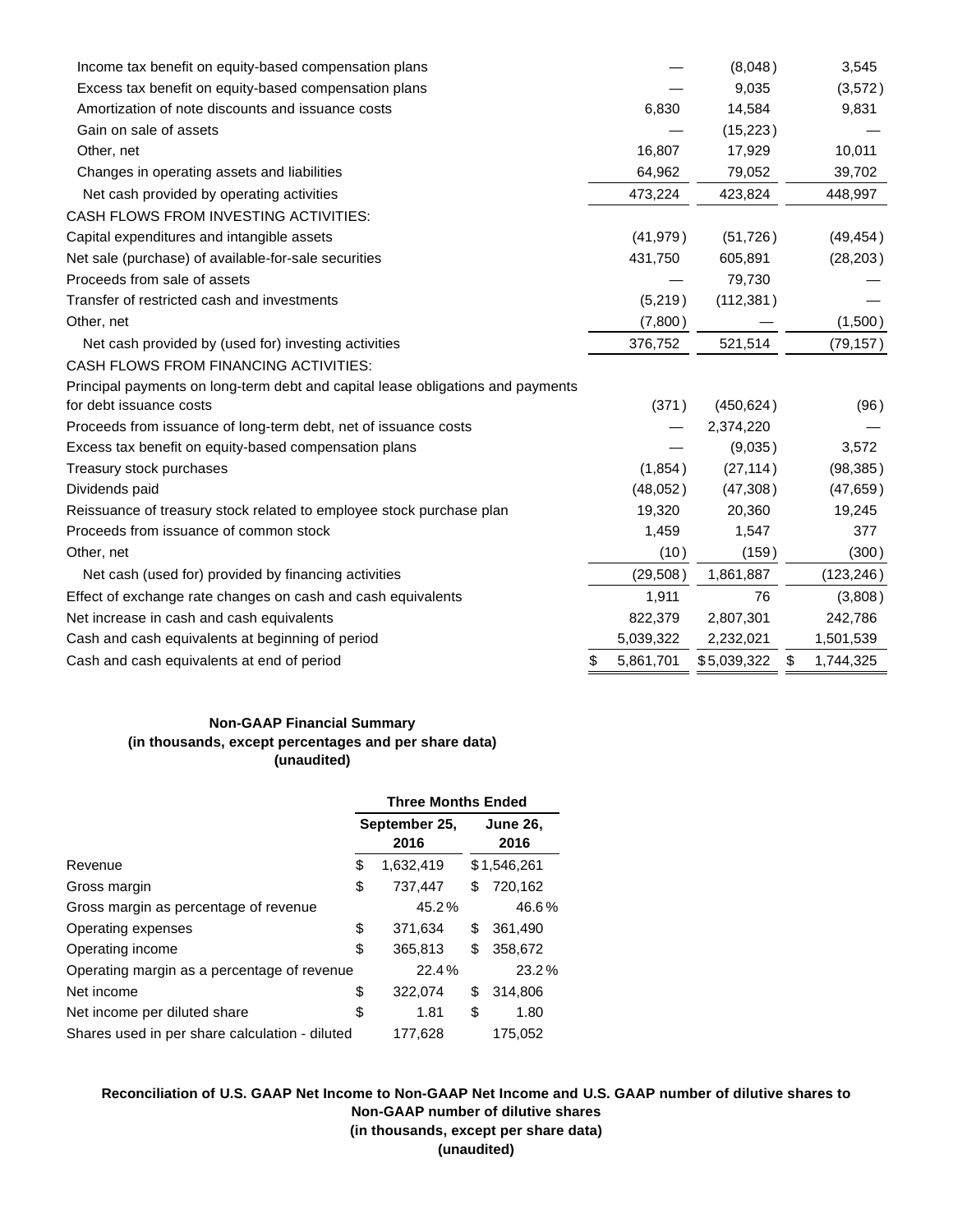|                                                                                                   | <b>Three Months Ended</b> |                       |    |                         |
|---------------------------------------------------------------------------------------------------|---------------------------|-----------------------|----|-------------------------|
|                                                                                                   |                           | September 25,<br>2016 |    | <b>June 26,</b><br>2016 |
| U.S. GAAP net income                                                                              | \$                        | 263,835               |    | \$258,939               |
| Pre-tax non-GAAP items:                                                                           |                           |                       |    |                         |
| Amortization related to intangible assets acquired in Novellus transaction - cost of goods sold   |                           | 21,250                |    | 21,250                  |
| Novellus acquisition-related inventory fair value impact - cost of goods sold                     |                           |                       |    | 128                     |
| Costs associated with campus consolidation - research and development                             |                           | 2,561                 |    | 7,763                   |
| Restructuring charges - research and development                                                  |                           |                       |    | 43                      |
| Amortization related to intangible assets acquired in Novellus transaction -selling, general and  |                           |                       |    |                         |
| administrative                                                                                    |                           | 16,083                |    | 16,083                  |
| KLA-Tencor acquisition-related costs - selling, general and administrative                        |                           | 9,972                 |    | 19,270                  |
| Restructuring charges - selling, general and administrative                                       |                           |                       |    | 117                     |
| Gain on sale of real property, net of associated exit costs - selling, general and administrative |                           |                       |    | (15, 223)               |
| KLA-Tencor acquisition funding interest expense, net - other expense, net                         |                           | 17,709                |    | 3,821                   |
| Amortization of note discounts - other expense, net                                               |                           | 5,913                 |    | 7,492                   |
| Amortization of bridge loan issuance costs and other related fees - other expense, net            |                           |                       |    | 6,938                   |
| Net income tax benefit on non-GAAP items                                                          |                           | (15, 249)             |    | (8, 413)                |
| Income tax benefit on resolution of certain tax matters                                           |                           |                       |    | (2,515)                 |
| Change to income tax benefit from court ruling                                                    |                           |                       |    | (887)                   |
| Non-GAAP net income                                                                               | \$                        | 322,074               |    | \$314,806               |
| Non-GAAP net income per diluted share                                                             | \$                        | 1.81                  | \$ | 1.80                    |
| U.S. GAAP number of shares used for per diluted share calculation                                 |                           | 180,017               |    | 177,649                 |
| Effect of convertible note hedge                                                                  |                           | (2,389)               |    | (2,597)                 |
| Non-GAAP number of shares used for per diluted share calculation                                  |                           | 177,628               |    | 175,052                 |
|                                                                                                   |                           |                       |    |                         |

# **Reconciliation of U.S. GAAP Gross Margin, Operating Expenses and Operating Income to Non-GAAP Gross Margin, Operating Expenses and Operating Income (in thousands, except percentages)**

# **(unaudited)**

|                                                                            | <b>Three Months Ended</b> |                       |    |                         |  |
|----------------------------------------------------------------------------|---------------------------|-----------------------|----|-------------------------|--|
|                                                                            |                           | September 25,<br>2016 |    | <b>June 26,</b><br>2016 |  |
| U.S. GAAP gross margin                                                     | \$                        | 716,197               | \$ | 698,784                 |  |
| Pre-tax non-GAAP items:                                                    |                           |                       |    |                         |  |
| Amortization related to intangible assets acquired in Novellus transaction |                           | 21,250                |    | 21,250                  |  |
| Novellus acquisition-related inventory fair value impact                   |                           |                       |    | 128                     |  |
| Non-GAAP gross margin                                                      |                           | 737,447               | \$ | 720,162                 |  |
| U.S. GAAP gross margin as a percentage of revenue                          |                           | 43.9%                 |    | 45.2%                   |  |
| Non-GAAP gross margin as a percentage of revenue                           |                           | 45.2%                 |    | 46.6%                   |  |
| U.S. GAAP operating expenses                                               | \$                        | 400,250               | \$ | 389,543                 |  |
| Pre-tax non-GAAP items:                                                    |                           |                       |    |                         |  |
| Amortization related to intangible assets acquired in Novellus transaction |                           | (16,083)              |    | (16,083)                |  |
| KLA-Tencor acquisition-related costs                                       |                           | (9,972)               |    | (19,270)                |  |
| Costs associated with campus consolidation                                 |                           | (2,561)               |    | (7,763)                 |  |
| Restructuring charges                                                      |                           |                       |    | (160)                   |  |
| Gain on sale of real property, net of associated exit costs                |                           |                       |    | 15,223                  |  |
| Non-GAAP operating expenses                                                |                           | 371,634               | \$ | 361,490                 |  |
| Non-GAAP operating income                                                  |                           | 365,813               |    | 358,672                 |  |